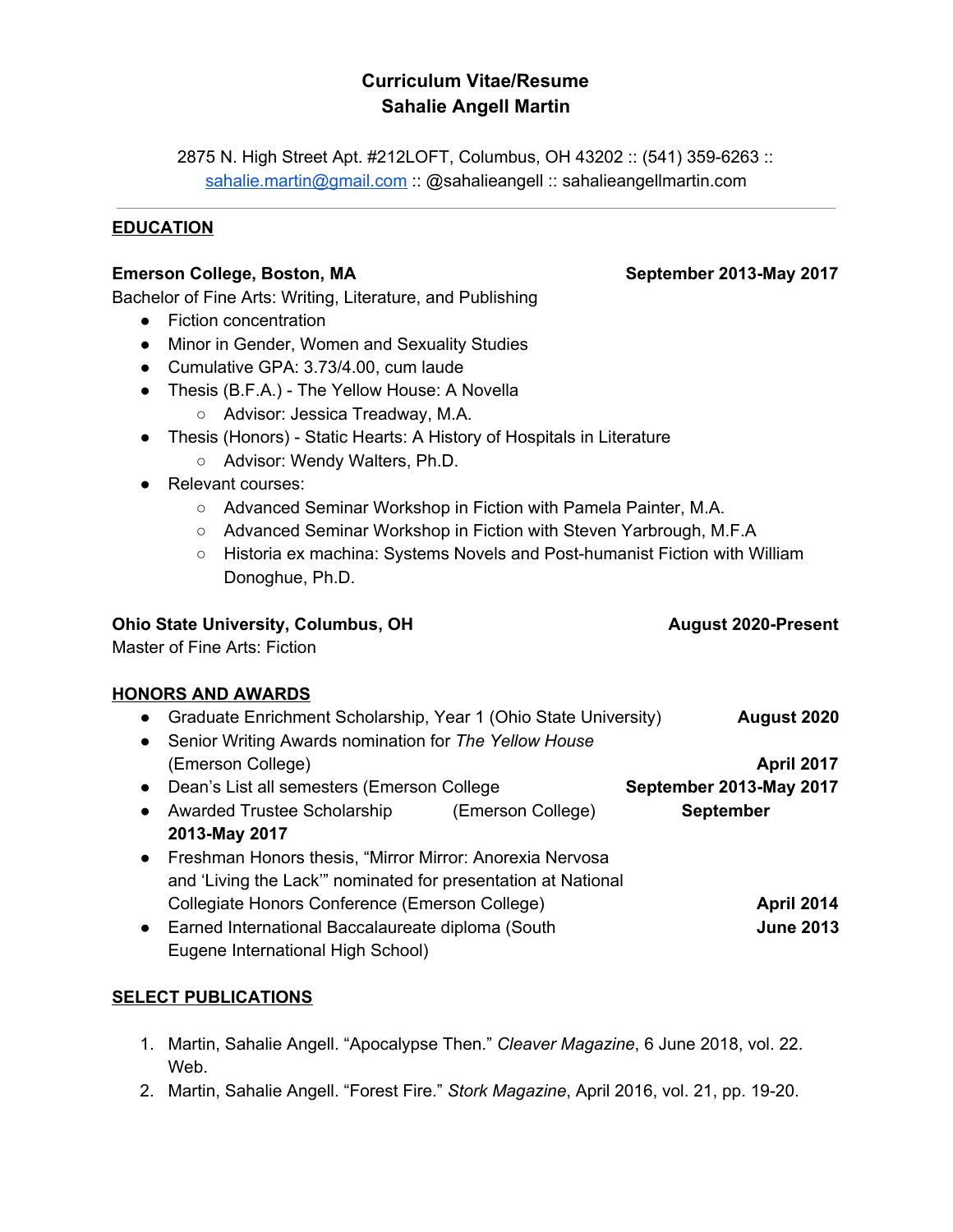- 3. Martin, Sahalie Angell. "The Gold Weaver's Daughter." *Gauge Magazine*, April 2016, vol. 28, pp 14-15.
- 4. Martin, Sahalie Angell. "Everything is Temporary." *Concrete Literary Magazine,* April 2015, vol. 34, pp 2-6.
- 5. Martin, Sahalie Angell. *Venetian Blue and Other Obscene Colors*. Boston, Wilde Press, 2015.
- 6. Martin, Sahalie Angell. "A String Quartet as Given to Robots." *Stork Magazine*, December 2014, vol. 18, pp 2-9.

## **PROFESSIONAL HISTORY**

## **Beth Israel Deaconess Medical Center, Boston, MA January 2018-Present**

*Administrative Assistant III, General Medicine Research Project Coordinator, Health Education in Vietnam Project*

- Provides administrative support to faculty members concerning grant submission and preparation of educational materials
- Tracks and reports on project status and progress, identifies and resolves obstacles to ensure that project is on track with determined timelines

*Reference: Jen McNaboe, Projects Manager ([jmacnaboe@bidmc.harvard.edu\)](mailto:jmacnaboe@bidmc.harvard.edu)*

## **Hachette Book Group, Boston, MA September 2016-April 2017**

*Intern: Contracts*

*Intern: International Rights*

• Assisted with the reversion process, contacting authors, and registering copyright with the Library of Congress; aided during the merger of Perseus and Hachette Book Group; corresponded with international agents, aided with translation rights and international deals

*Reference: Gabriella Frick, Contracts Administrator (gabriella.frick@hbgusa.com) Reference: Caitlyn Budnick, Subsidiary Rights Coordinator ([caitlyn.budnick@hbgusa.com](mailto:caitlyn.budnick@hbgusa.com))*

### **Planned Parenthood of Southwestern Oregon, Eugene, OR August 2012-June 2013**

*Volunteer, Youth Action Council*

*Health Educator, Adolescent Healthcare Communication Project*

- Volunteered on the Youth Action Council, which involved editing marking materials, community outreach, and presenting to the board of directors
- Held a paid position through the Adolescent Health Care Communication Project, in which participants trained nurses in communicating with adolescent patients

*Reference: Jennifer Russell, Sex Educator ([jenny.russell@ppsworegon.org\)](mailto:jenny.russell@ppsworegon.org)*

### **EXTRACURRICULAR ACTIVITIES**

### **Concrete Literary Magazine, Boston, MA September 2013-May 2017**

*Editor*

● Assisted in editing and selecting poetry submissions for publication into both online and print issues of one of Emerson's premiere literary magazines